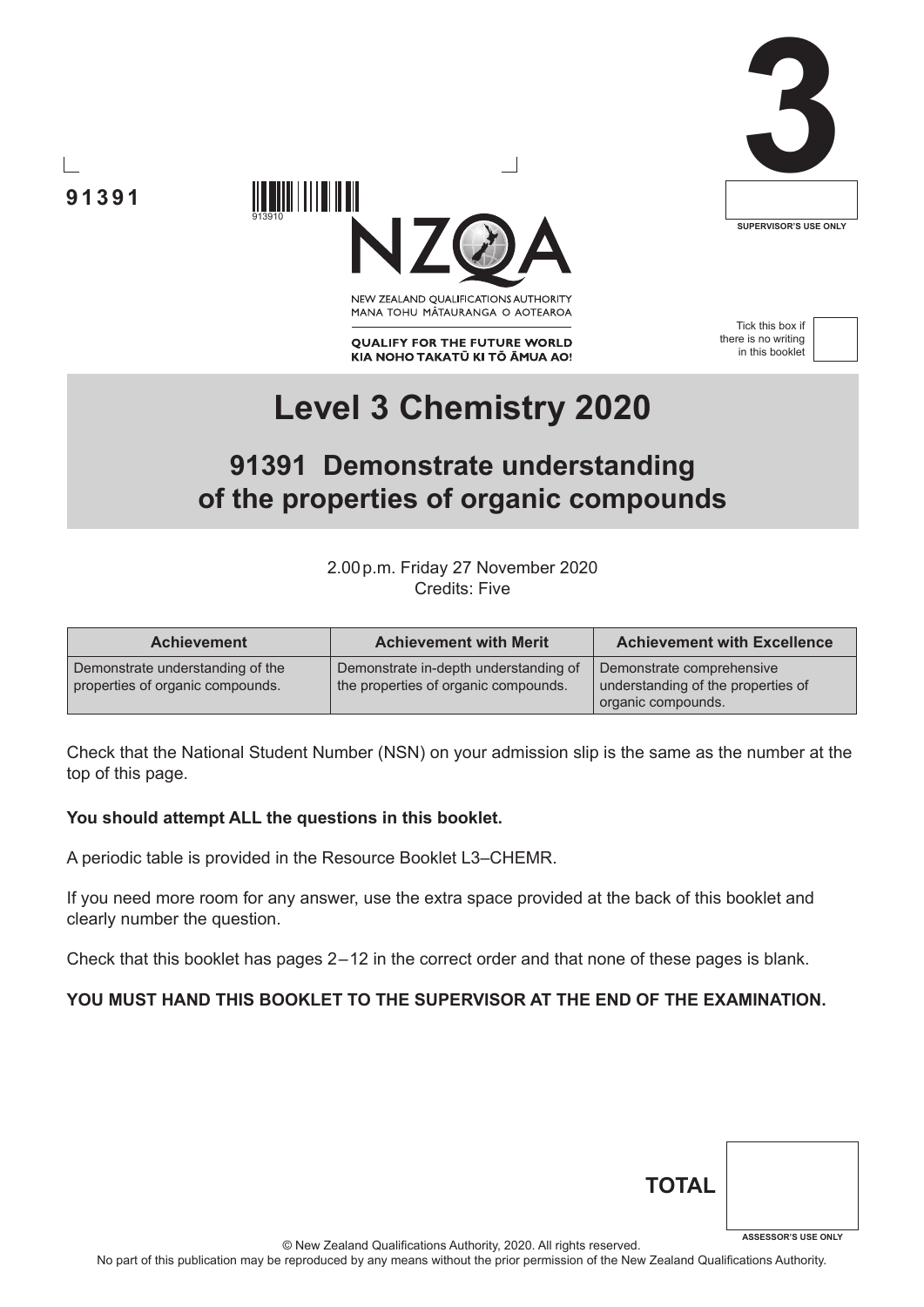### **QUESTION ONE**

(a) (i) Complete the table below to show either the structural formula or the IUPAC (systematic) name for each organic molecule.

| Compound     | <b>IUPAC</b> (systematic) name | <b>Structural Formula</b>            |
|--------------|--------------------------------|--------------------------------------|
| $\mathsf{A}$ | 3-chloropropanamide            |                                      |
| B            |                                | $CH_3-C-CH_2-CH_2-CH_3$              |
| $\subset$    |                                | $CH_3-CH_2-\overset{\vee}{C}-O-CH_3$ |
| D            | 2-methylbutanal                |                                      |

(ii) Describe and explain a chemical test to distinguish between compounds B and D from the table in part (i).

Your answer should include:

- reagents and conditions required
- observations
- the type of reaction occurring
- structural formulae of any organic product(s).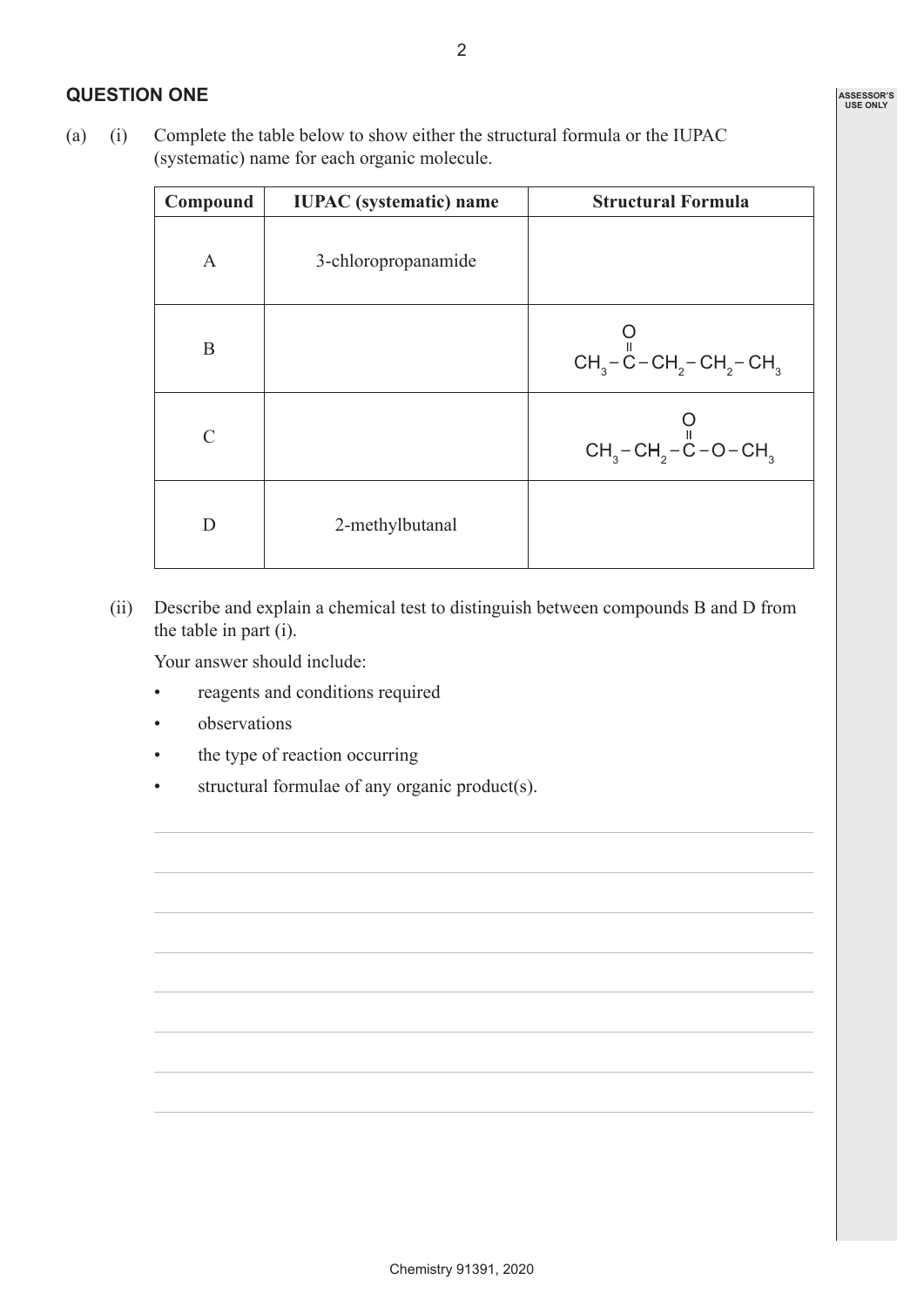**ASSESSOR'S USE ONLY**

(b) Devise a reaction scheme to convert 1-bromobutane into butanoyl chloride.

CH<sub>3</sub>-CH<sub>2</sub>-CH<sub>2</sub>-
$$
\overset{\circ}{C}
$$
  
butanoyl chloride

For each step of the reaction scheme, include:

- reagents and conditions
- structural formula of the organic product after each step.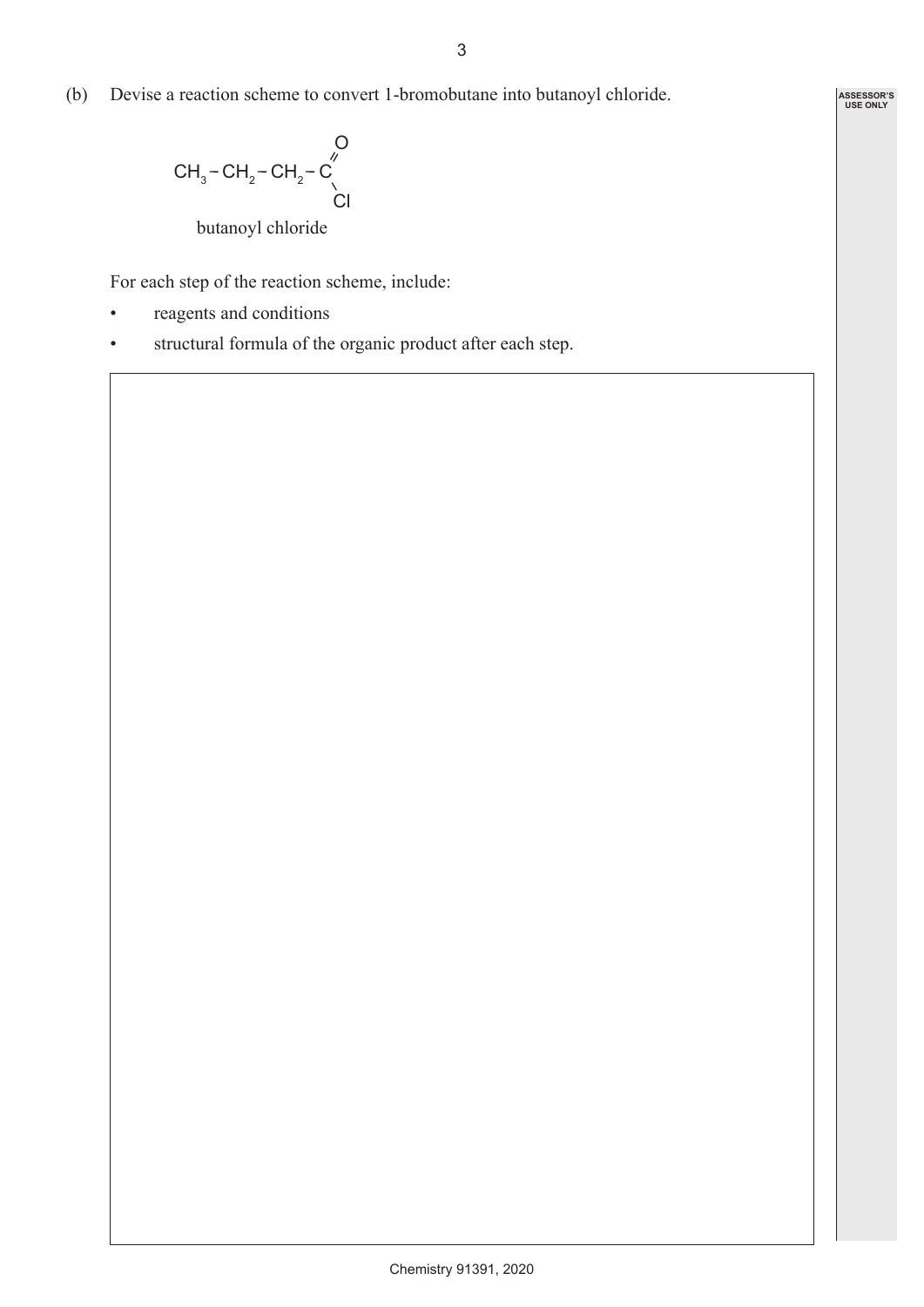- (c) Unknown **S** is a branched chain molecule with the molecular formula  $C_5H_{10}O$ . It shows the following properties and reactions:
	- rapidly decolourises bromine water
	- exists as enantiomers (optical isomers), but does not exist as *cis*-*trans* (geometric) isomers
- reacts with acidified potassium dichromate solution,  $Cr_2O_7^{2-}/H^+$ , to form Product **T**, which does not react with Benedict's reagent
	- reacts with  $H_2O/H^+$  to form two products, **U** and **V**. Product **V** is the major product.

Based on the information above, draw the structural formulae of Unknown **S**, and Products **T**, **U**, and **V**.

| Organic<br>molecule | Structural formula |
|---------------------|--------------------|
| ${\bf S}$           |                    |
| $\mathbf T$         |                    |
| $\mathbf U$         |                    |
| $\mathbf{V}$        |                    |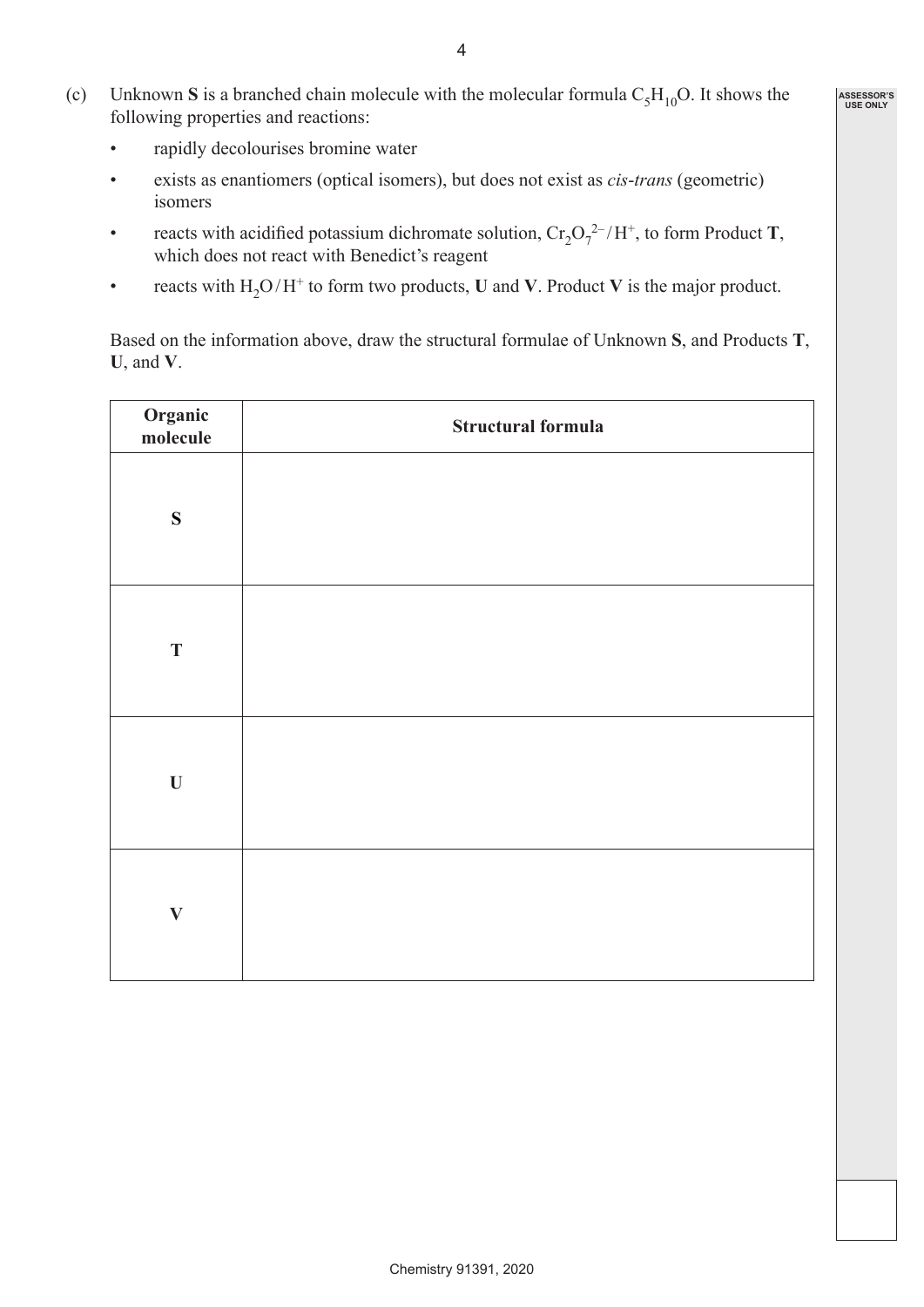**ASSESSOR'S USE ONLY**

### **QUESTION TWO**

(a) 1-bromopropan-2-ol exists as enantiomers (optical isomers).

$$
\begin{array}{c}\n\text{OH} \\
\text{CH}_3-\text{CH}-\text{CH}_2\text{Br}\n\end{array}
$$

(i) Draw the enantiomers of 1-bromopropan-2-ol in the box below.

(ii) Why can 1-bromopropan-2-ol exist as enantiomers?

(iii) Explain how the two enantiomers of 1-bromopropan-2-ol could be distinguished.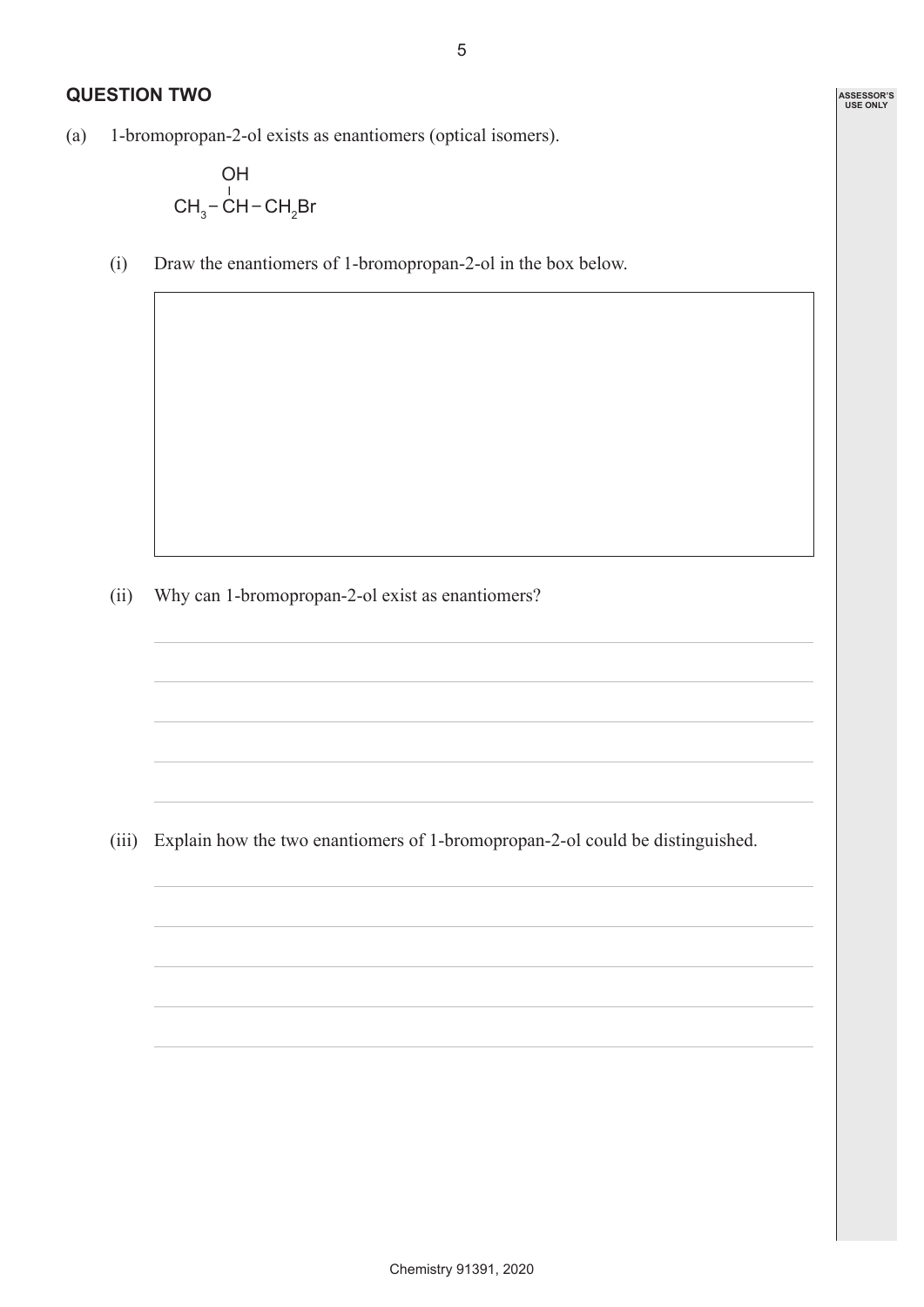(b) Three bottles, each containing a different colourless liquid, have been incorrectly labelled. The three colourless liquids are known to be:

butanoyl chloride 
$$
CH_3-CH_2-CH_2-C
$$
  
\n $CH_3-CH_2-CH_2-C$   
\n $CH_3-CH_2-CH_2-C$   
\n $OH$   
\nbutan-2-ol  $CH_3-CH_2-CH_2-CH-CH_3$ 

 $\overline{O}$ H

Develop a procedure to identify each of the three colourless liquids using only the following reagents:

- sodium carbonate solution,  $Na_2CO_3$
- water,  $H_2O$
- acidified potassium permanganate solution,  $K M n O<sub>4</sub>/H<sup>+</sup>$ .

Your procedure should include:

- observations
- the type of reaction occurring
- structural formulae of any organic products.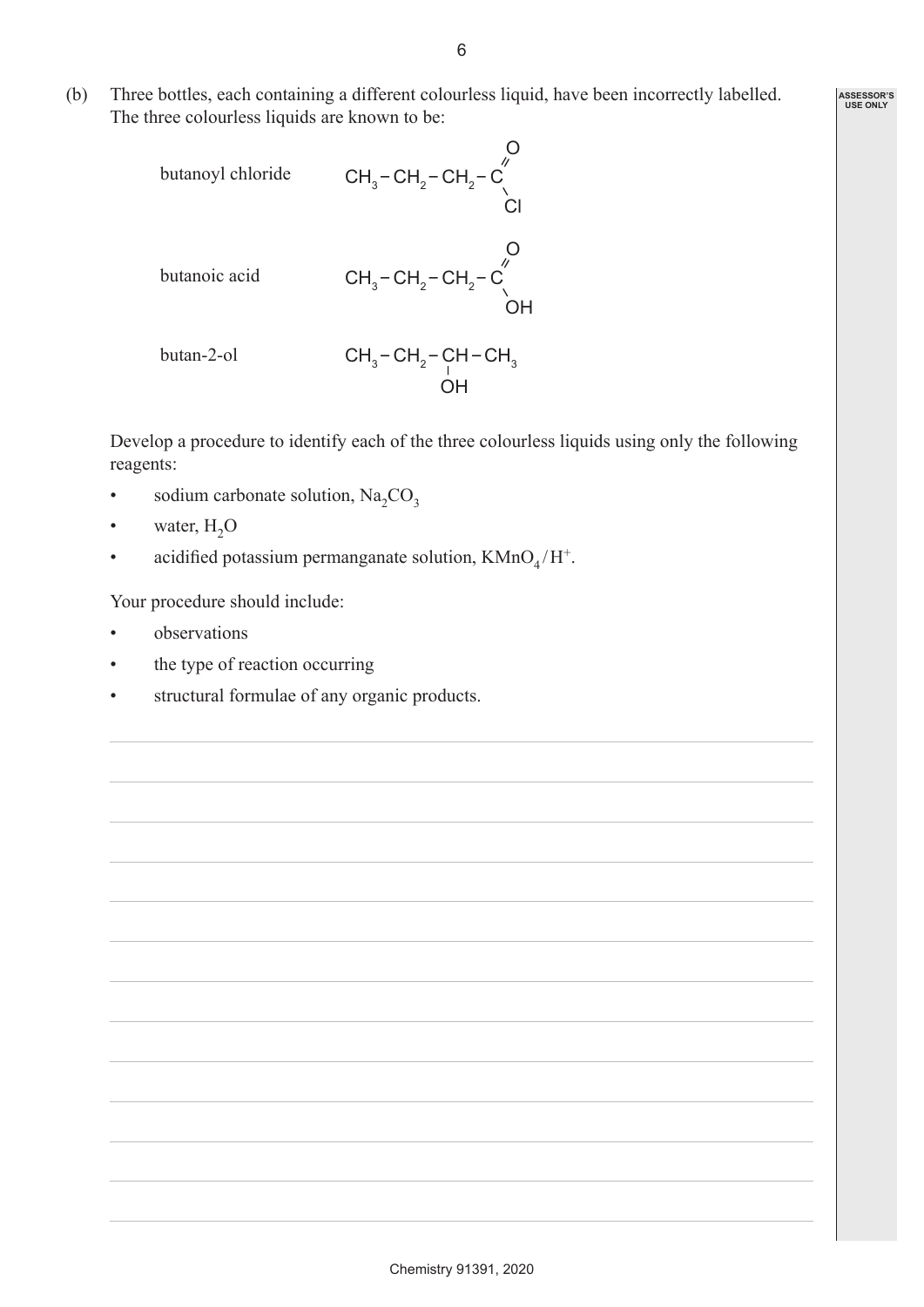# **ASSESSOR'S USE ONLY**

(c) Complete the following reaction scheme by drawing the structural formulae for organic molecules **J**, **K**, **L**, **M**, **N**, and identifying reagents 1, 2, 3, and 4.

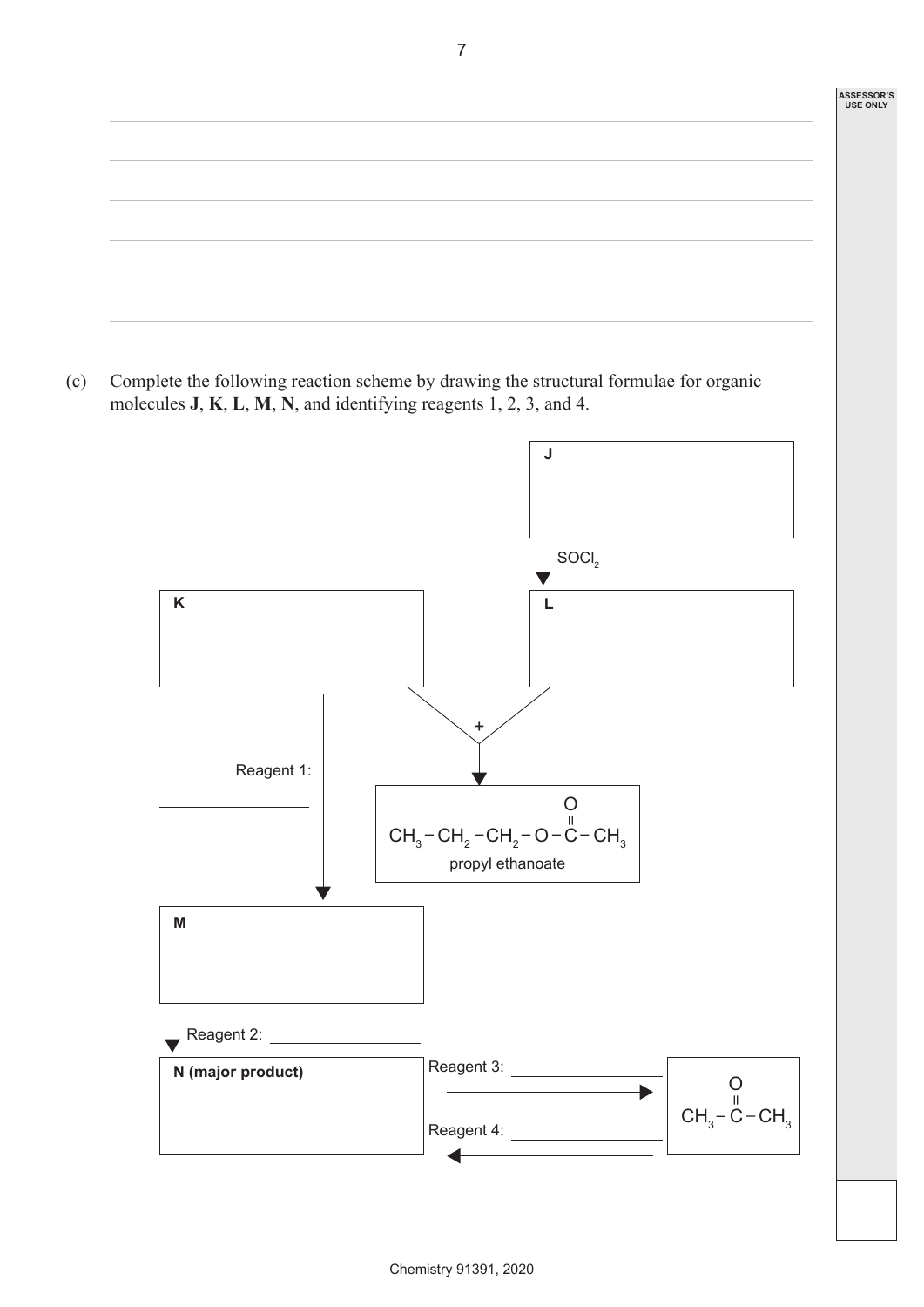### **QUESTION THREE**

Polypeptides are made up of amino acids.

(a) **Circle** one of the peptide (amide) bonds shown in the section of the polypeptide chain below.



(b) (i) Using the following amino acids, draw the TWO possible dipeptides that could be formed.

> $H_2$ N-CH<sub>2</sub>-COOH H<sub>2</sub> N-CH-COOH  $\mathsf{CH_2SH}$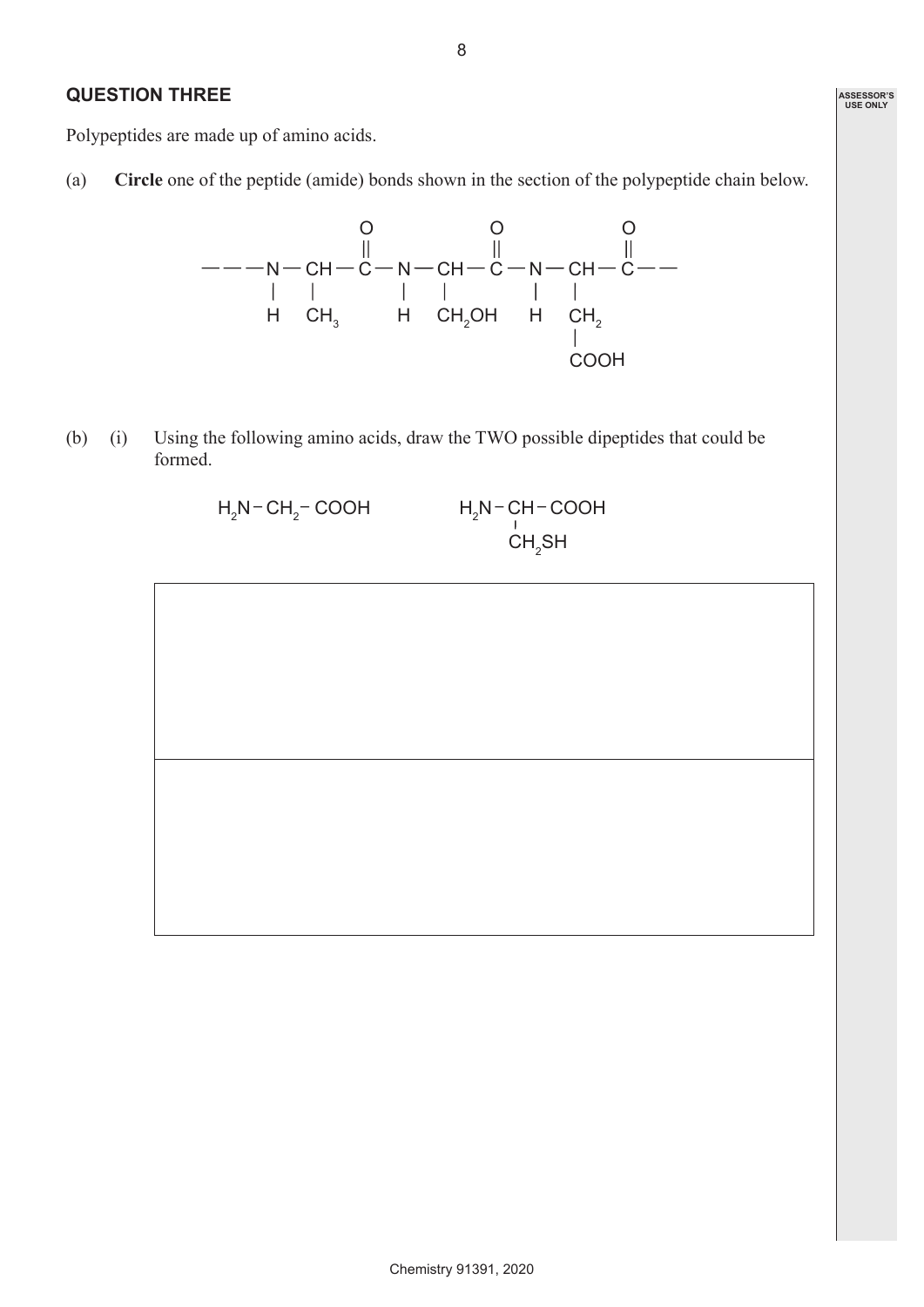(ii) Compare and contrast the acidic and basic hydrolysis of the dipeptide shown below.

$$
H_{2}N-CH-CH-C-N-CH-COOHCH_{3} H CH_{2}OH
$$

Your answer should include:

- a description of a hydrolysis reaction
- reagents and conditions required
- structural formulae of the products from BOTH acidic and basic hydrolysis.

| Products from acidic hydrolysis | Products from basic hydrolysis |
|---------------------------------|--------------------------------|
|                                 |                                |
|                                 |                                |
|                                 |                                |
|                                 |                                |
|                                 |                                |
|                                 |                                |
|                                 |                                |
|                                 |                                |
|                                 |                                |
|                                 |                                |
|                                 |                                |
|                                 | Question Three continues       |

**Question Three continues on the following page.**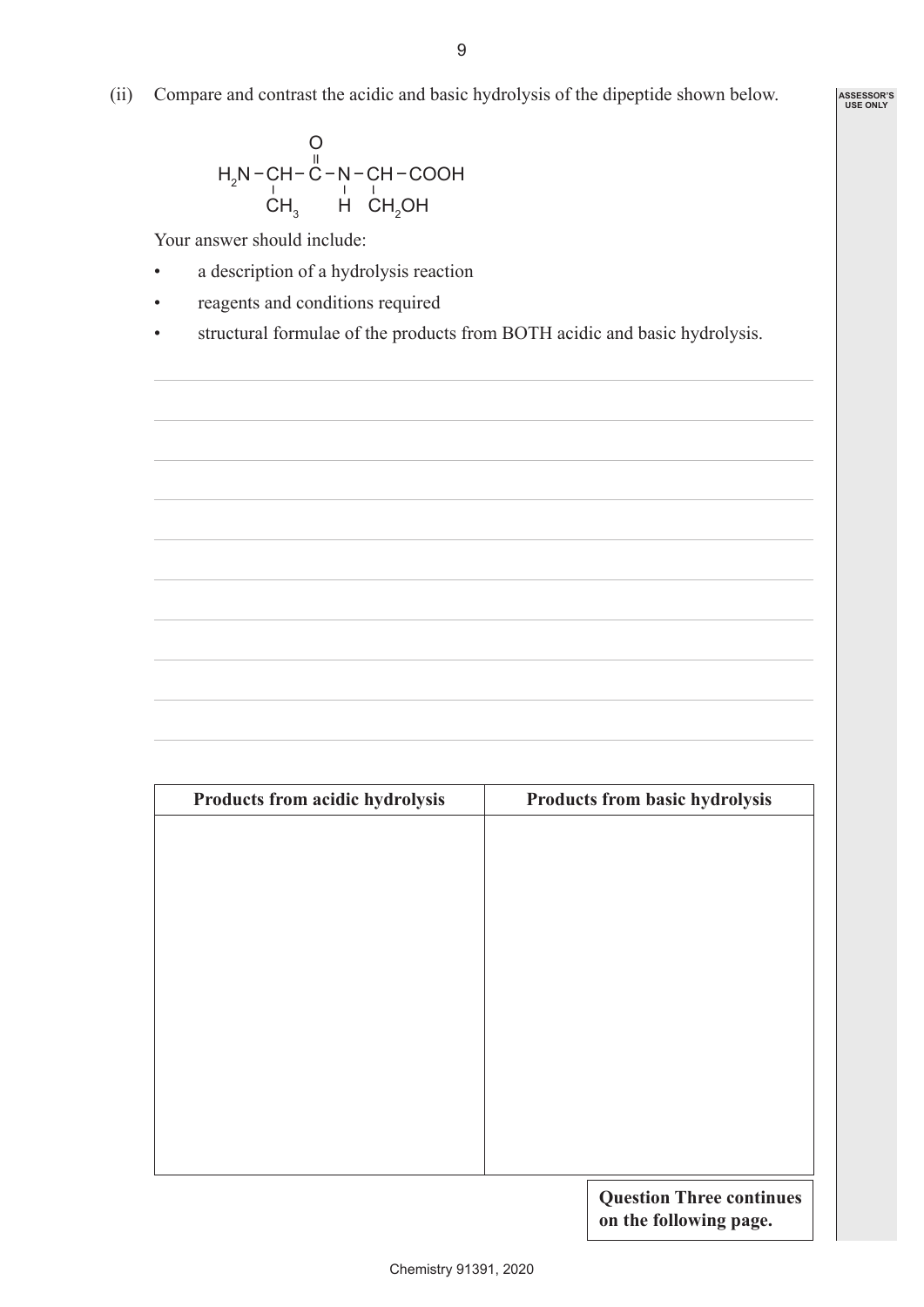(c) (i) Draw the structural formula of the triglyceride that would be formed from glycerol and the fatty acid, palmitic acid, provided below.

> $CH<sub>2</sub>$ -OH  $CH_2^-$ OH  $CH-OH$  $-$  (CH<sub>2</sub>)<sub>14</sub> – COOH glycerol palmitic acid

**ASSESSOR'S USE ONLY**

(ii) Explain why this is a condensation reaction.

(iii) The triglyceride formed in  $(c)(i)$  can be hydrolysed by heating under reflux in either acidic or basic conditions.

 Outline the advantages of heating under reflux when hydrolysing a triglyceride.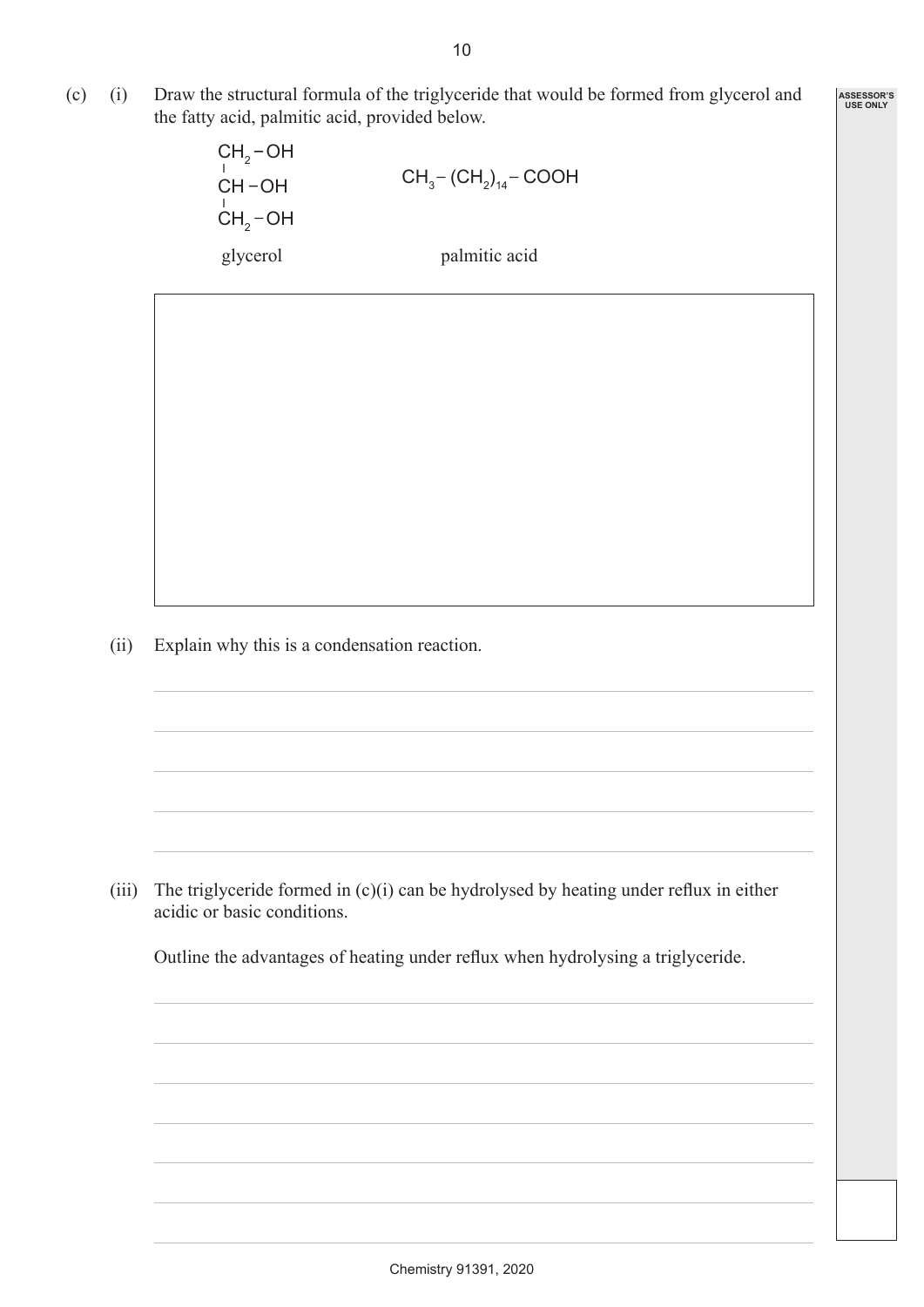| <b>QUESTION<br/>NUMBER</b> |  | Write the question number(s) if applicable. | Extra space if required. |  | ASSESSOR'S<br><b>USE ONLY</b> |
|----------------------------|--|---------------------------------------------|--------------------------|--|-------------------------------|
|                            |  |                                             |                          |  |                               |
|                            |  |                                             |                          |  |                               |
|                            |  |                                             |                          |  |                               |
|                            |  |                                             |                          |  |                               |
|                            |  |                                             |                          |  |                               |
|                            |  |                                             |                          |  |                               |
|                            |  |                                             |                          |  |                               |
|                            |  |                                             |                          |  |                               |
|                            |  |                                             |                          |  |                               |
|                            |  |                                             |                          |  |                               |
|                            |  |                                             |                          |  |                               |
|                            |  |                                             |                          |  |                               |
|                            |  |                                             |                          |  |                               |
|                            |  |                                             |                          |  |                               |
|                            |  |                                             |                          |  |                               |
|                            |  |                                             |                          |  |                               |
|                            |  |                                             |                          |  |                               |
|                            |  |                                             |                          |  |                               |
|                            |  |                                             |                          |  |                               |
|                            |  |                                             |                          |  |                               |
|                            |  |                                             |                          |  |                               |
|                            |  |                                             |                          |  |                               |
|                            |  |                                             |                          |  |                               |
|                            |  |                                             |                          |  |                               |
|                            |  |                                             |                          |  |                               |
|                            |  |                                             |                          |  |                               |
|                            |  |                                             |                          |  |                               |
|                            |  |                                             |                          |  |                               |